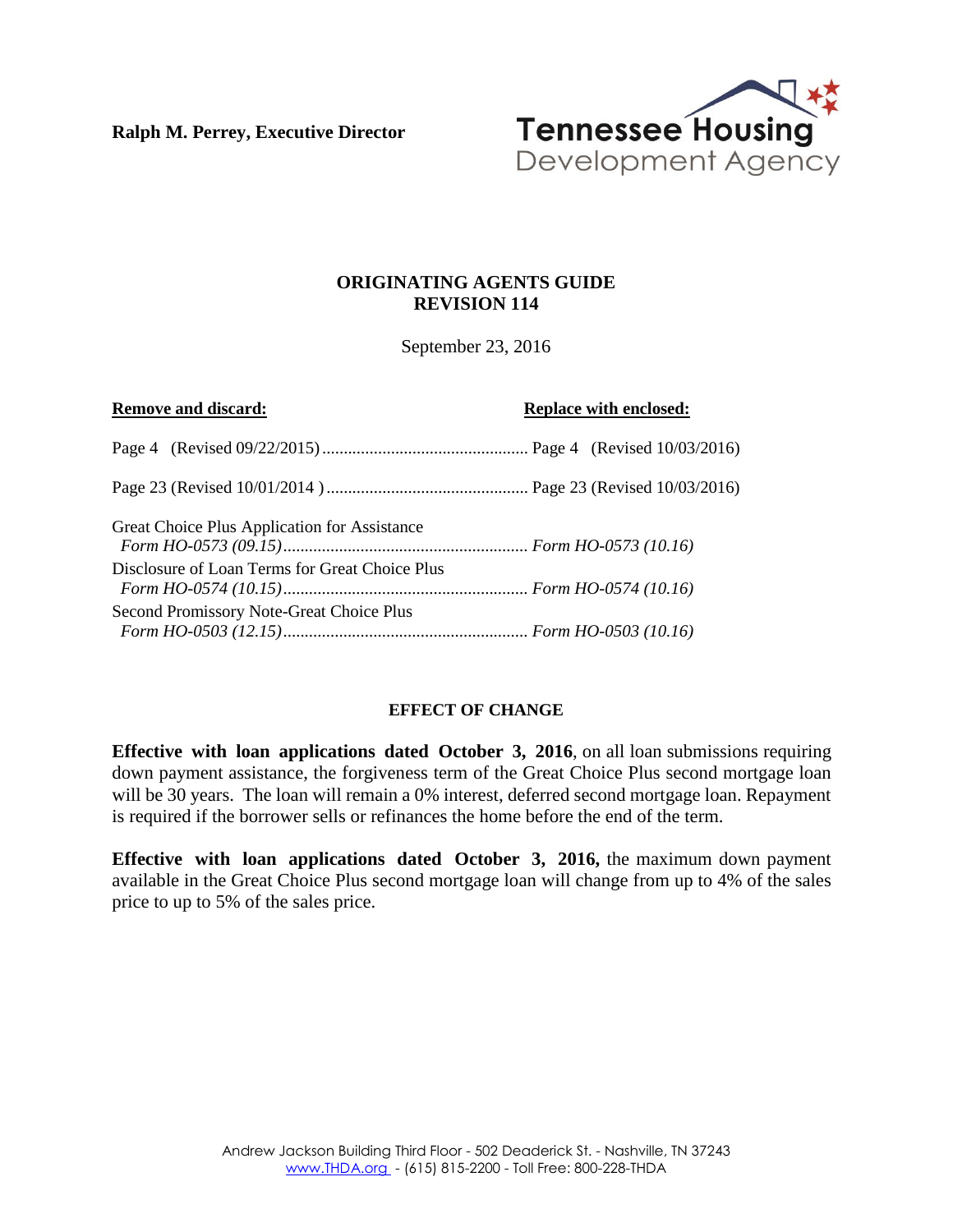# **B. Great Choice Plus: Down Payment/Closing Cost Assistance Loan**

This loan offers down payment and closing cost assistance to first-time homebuyers at no interest but secured by a second deed of trust. This loan is available only with the THDA Great Choice first mortgage loan. The Great Choice Plus loan is a 0% interest rate, deferred payment, forgiveable second lien. The second mortgage loan is forgiven at the end of the term of the Great Choice first mortgage loan.

| <b>Eligible Borrower</b>        | Homebuyer obtaining THDA Great Choice Loan                                                                                                                                                                                                                                                                       |
|---------------------------------|------------------------------------------------------------------------------------------------------------------------------------------------------------------------------------------------------------------------------------------------------------------------------------------------------------------|
| <b>Maximum Household Income</b> | THDA Great Choice Program Limits apply                                                                                                                                                                                                                                                                           |
| <b>Maximum Loan Amount</b>      | Up to 5% of Purchase Price                                                                                                                                                                                                                                                                                       |
| <b>Interest Rate</b>            | 0%                                                                                                                                                                                                                                                                                                               |
| <b>Loan Term</b>                | 30 year deferred, forgiveable                                                                                                                                                                                                                                                                                    |
| <b>Underwriting Criteria</b>    | Borrowers must have 640 minimum credit score.<br>Must meet all other THDA Underwriting<br>Guidelines. Manual underwriting allowed per<br>THDA guide.                                                                                                                                                             |
| <b>Pre-Payment</b>              | The Great Choice Plus loan is due in full upon 1 <sup>st</sup> mortgage<br>payoff, assumption, or refinance. The loan is forgiven at the end<br>of the term of the Great Choice first mortgage. No pre-payment<br>penalty. No assumption of Great Choice Plus allowed, with the<br>exception of a VA assumption. |
| <b>Allowable Fees</b>           | Recording fee                                                                                                                                                                                                                                                                                                    |
| <b>Closing Documents</b>        | Great Choice Plus Note and Deed of Trust in the name of THDA                                                                                                                                                                                                                                                     |
| <b>Homebuyer Education</b>      | Required prior to closing on THDA Great Choice Plus                                                                                                                                                                                                                                                              |
| <b>Servicing</b>                | No monthly second mortgage payment is collected.                                                                                                                                                                                                                                                                 |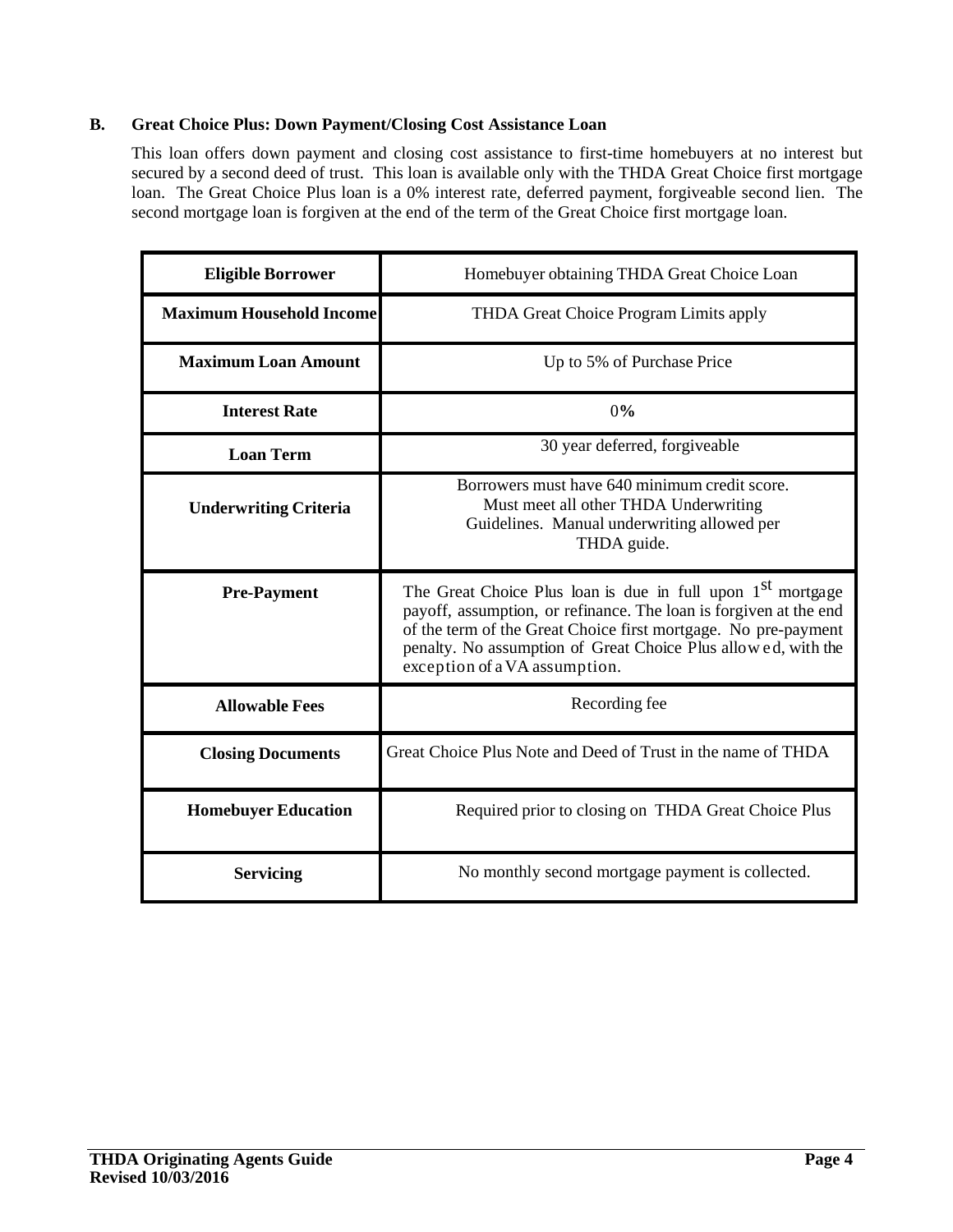# 2. Great Choice Plus

 The Great Choice Plus loan is a 0% interest rate, deferred payment, forgiveable second lien. The second mortgage loan is forgiven at the end of the term of the Great Choice first mortgage loan.

# **F. Prepayment Penalty**

Prepayment penalties are not permitted on THDA loans.

## **G. Late Charge**

Late charges, if any, must be reflected in the Deed of Trust and Note and must be in compliance with program insurer's guidelines.

# **H. Origination Fee**

Only the authorized Origination Fee and Discount Points may be charged.

## **I. Assumptions**

THDA first mortgage loans are assumable only if the person assuming the THDA loan meets all THDA program requirements applicable to new THDA loans, and the assumption application is approved by THDA. Assumption applications are processed by THDA or the THDA Servicer of the loan to be assumed.

THDA second mortgage loans are not assumable with the exception of a VA assumption.

# **4.4 FEDERAL RECAPTURE**

All THDA loans closed after December 31, 1990, are subject to the federal recapture tax. The recapture tax is designed to recapture a portion of the subsidy associated with THDA loans. Recapture tax liability must be determined at the time the property is sold, if the sale occurs within nine years from the closing of the THDA loan. Refinancing a THDA loan does not trigger recapture tax liability, however, if the property is sold after the date of refinancing but before the ninth anniversary of the THDA loan closing, recapture tax liability must be determined at the time of sale. THDA Originating Agents notify the Applicant about recapture tax at the time a THDA loan application is made by securing their signature on the Notice To Applicants Federal Recapture Requirements.

Whether the recapture tax results in an actual payment to the federal government depends on a number of factors, including changes in family income, gain on the sale of the property, the number of years the THDA loan is outstanding, and the original THDA loan amount. The exact amount to be paid, if any, cannot be determined until the property is sold.

A THDA loan, originally closed after December 31, 1990, that is assumed within nine years from the date of the original THDA loan closing is subject to the recapture tax for an additional nine year period beginning on the date of the assumption.

For further information regarding the federal recapture tax, advise Applicants or Borrowers to contact their tax professional. Written information is available by ordering IRS Form 8828 "Recapture of Federal Mortgage Subsidy" and its accompanying instructions from any IRS office or through the IRS website at www.irs.gov.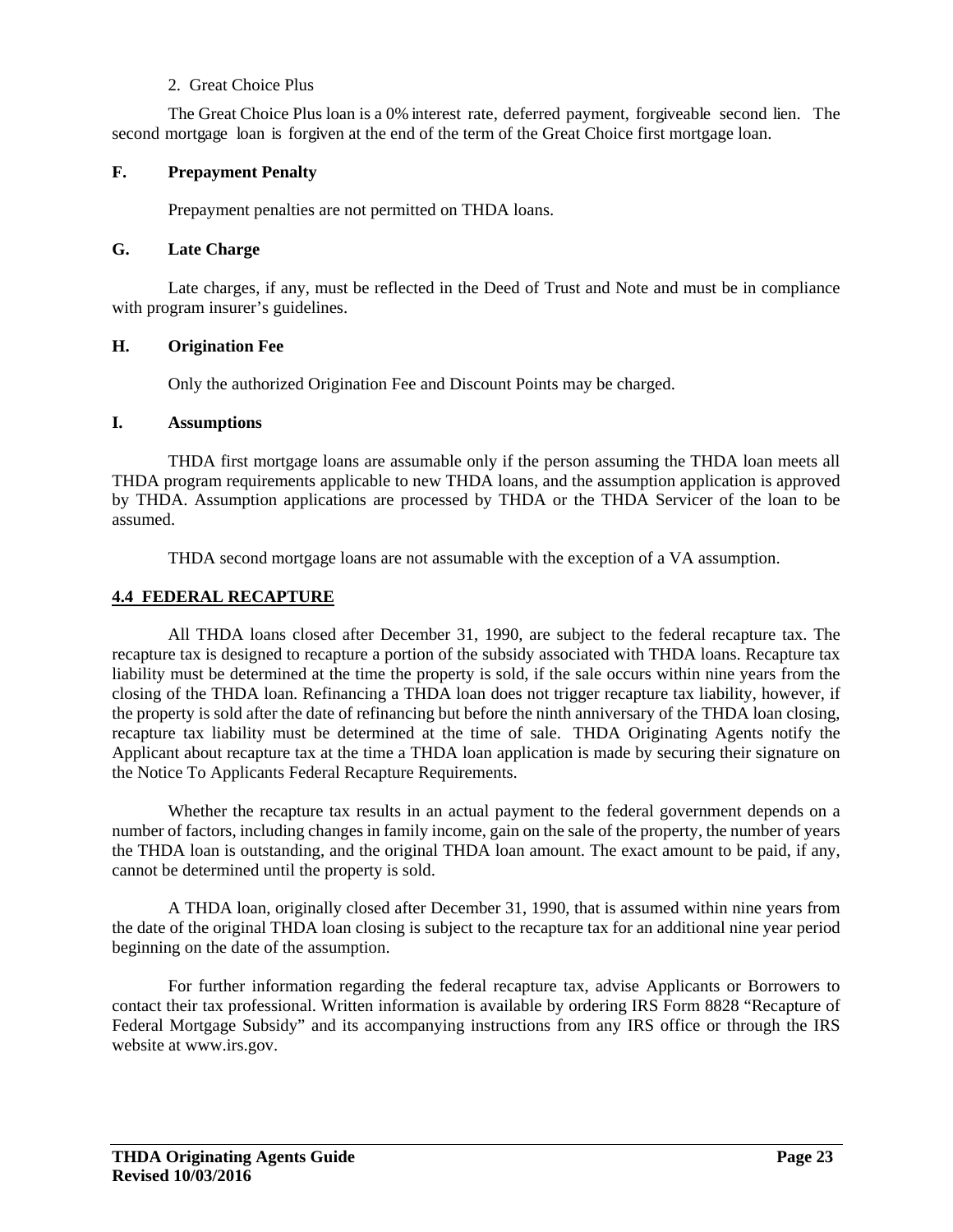## **Great Choice Plus Loan Program Application for Assistance**

### **Borrower**

I/We the undersigned borrower(s), are applying for a Great Choice Plus loan to be used for down payment and closing costs assistance under the terms of the Great Choice Plus Program. To induce THDA to provide such assistance, I/we certify as follows:

- a. I/We have applied for an FHA, VA, or USDA/RD THDA funded loan in the amount of \$\_\_\_\_\_\_\_\_\_\_\_\_ (Total Loan Amount Including FHA, MIP, VA Funding Fee, or RD Guaranty Fee).
- b. I/We have entered into a Purchase Contract in the state of Tennessee for the amount of \$ \_\_\_\_\_\_\_\_\_\_\_ (Total Purchase Price)

\_\_\_\_\_\_\_\_\_\_\_\_\_\_\_\_\_\_\_\_\_\_\_\_\_\_\_\_\_\_\_\_\_\_\_\_\_\_\_\_\_\_\_\_\_\_\_ \_\_\_\_\_\_\_\_\_\_\_\_\_\_\_\_\_\_\_\_\_\_\_\_\_\_\_\_\_\_\_\_\_\_

- c. I/We request a Great Choice Plus loan in the amount of \$ (no more than 5% of the Purchase Price)
- d. I/We understand the interest rate on the Great Choice Plus loan will be  $0\%$  for a term of 30 years with no monthly payments, forgiven at the end of the term of the Great Choice first mortgage.
- e. I/We understand that in the event of a sale, refinance or any other disposition of all or any part of the property secured by the Great Choice Plus Deed of Trust, the full amount of the Great Choice Plus loan must be repaid to THDA.
- f. I/We understand that a \$50.00 Grant will be provided to my Lender by THDA for the cost of recording the Great Choice Plus Deed of Trust.

Borrower Date

Co-Borrower Date

\_\_\_\_\_\_\_\_\_\_\_\_\_\_\_\_\_\_\_\_\_\_\_\_\_\_\_\_\_\_\_\_\_\_\_\_\_\_\_\_\_\_\_\_\_\_\_ \_\_\_\_\_\_\_\_\_\_\_\_\_\_\_\_\_\_\_\_\_\_\_\_\_\_\_\_\_\_\_\_\_\_

# **Lender**

In connection with this application for a Great Choice Plus loan, I, the undersigned duly authorized representative of \_\_\_\_\_\_\_\_\_\_\_\_\_\_\_\_\_\_\_\_\_\_\_\_\_\_\_\_\_\_\_\_\_\_\_\_\_\_\_\_ (the lender), certify as follows:

\_\_\_\_\_\_\_\_\_\_\_\_\_\_\_\_\_\_\_\_\_\_\_\_\_\_\_\_\_\_\_\_\_\_\_\_\_\_\_\_\_\_\_\_\_\_\_ \_\_\_\_\_\_\_\_\_\_\_\_\_\_\_\_\_\_\_\_\_\_\_\_\_\_\_\_\_\_\_\_\_\_

- a. The scheduled loan closing date is  $\frac{1}{2}$   $\frac{1}{2}$   $\frac{1}{2}$   $\frac{1}{2}$   $\frac{1}{2}$
- b. The borrower(s) will not receive any cash at closing as a result of, or from, proceeds from the Great Choice Plus loan. Any "Net Funds to Borrower" at closing will be those allowable by THDA guidelines. (Originating Agent Guide, Section 7.5 D).

Lender Date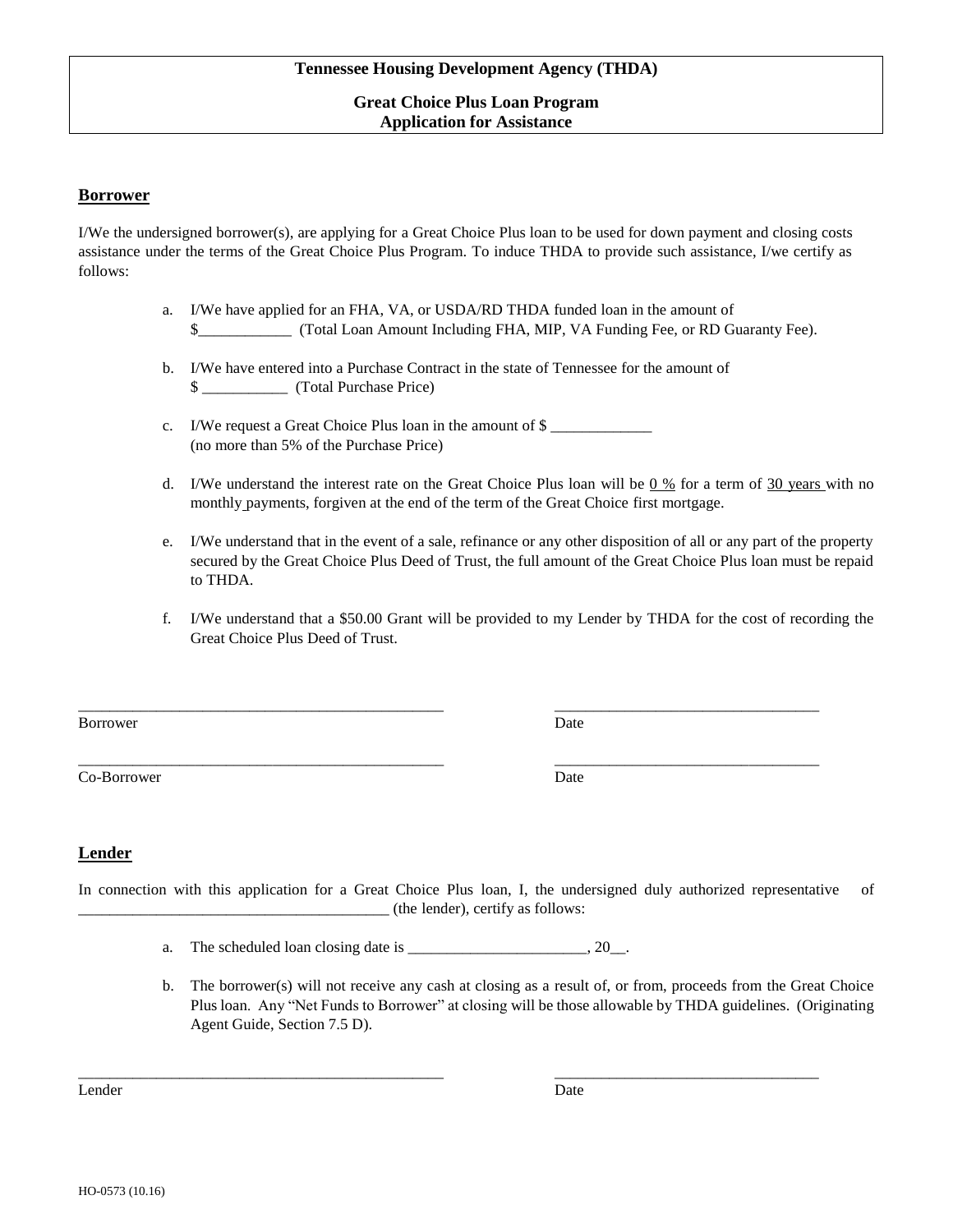# **Tennessee Housing Development Agency (THDA)**

## **Disclosure of Loan Terms for Great Choice Plus Second Mortgage Loan**

I acknowledge that I am applying for assistance from Tennessee Housing Development Agency (THDA) in the form of a second mortgage loan, the Great Choice Plus, to utilize for down payment and/ or closing costs assistance.

This disclosure form is required to be presented to me by the Originating Agent before settlement and/ or closing of the mortgage when a Loan Estimate (LE) on the second mortgage loan is not provided.

As a Borrower under this program, I understand that the Great Choice Plus second mortgage loan has the following terms and conditions as explained by my originating lender:

- The term of the Great Choice Plus second mortgage loan is 30 years, for given at the end of the term of the Great Choice first mortgage.
- The interest rate is 0% and is non-amortizing, therefore having no required monthly payment.
- There are no costs or fees charged by THDA and the APR will be  $0\%$ .
- A GFE is required for the Great Choice Plus second mortgage loan.
- The Great Choice Plus second mortgage loan is required to be repaid upon sale or refinance of my Great Choice first mortgage loan.
- A Grant will be provided to my lender by THDA on my behalf for \$50 of the cost of the recording fees of the Great Choice Plus deed of trust.
- If I have any questions about the Great Choice Plus Second Mortgage Loan I am encouraged to ask my lender or contact THDA for additional information at [SFask@thda.org](mailto:SFask@thda.org) or 1-615-815-2100.

\_\_\_\_\_\_\_\_\_\_\_\_\_\_\_\_\_\_\_\_\_\_\_\_\_\_\_\_\_\_\_\_\_\_\_\_\_\_\_\_\_\_ \_\_\_\_\_\_\_\_\_\_\_\_\_\_\_\_\_\_\_\_\_\_\_\_\_\_\_\_\_\_\_

\_\_\_\_\_\_\_\_\_\_\_\_\_\_\_\_\_\_\_\_\_\_\_\_\_\_\_\_\_\_\_\_\_\_\_\_\_\_\_\_\_\_ \_\_\_\_\_\_\_\_\_\_\_\_\_\_\_\_\_\_\_\_\_\_\_\_\_\_\_\_\_\_\_

Borrower Date

Co-Borrower Date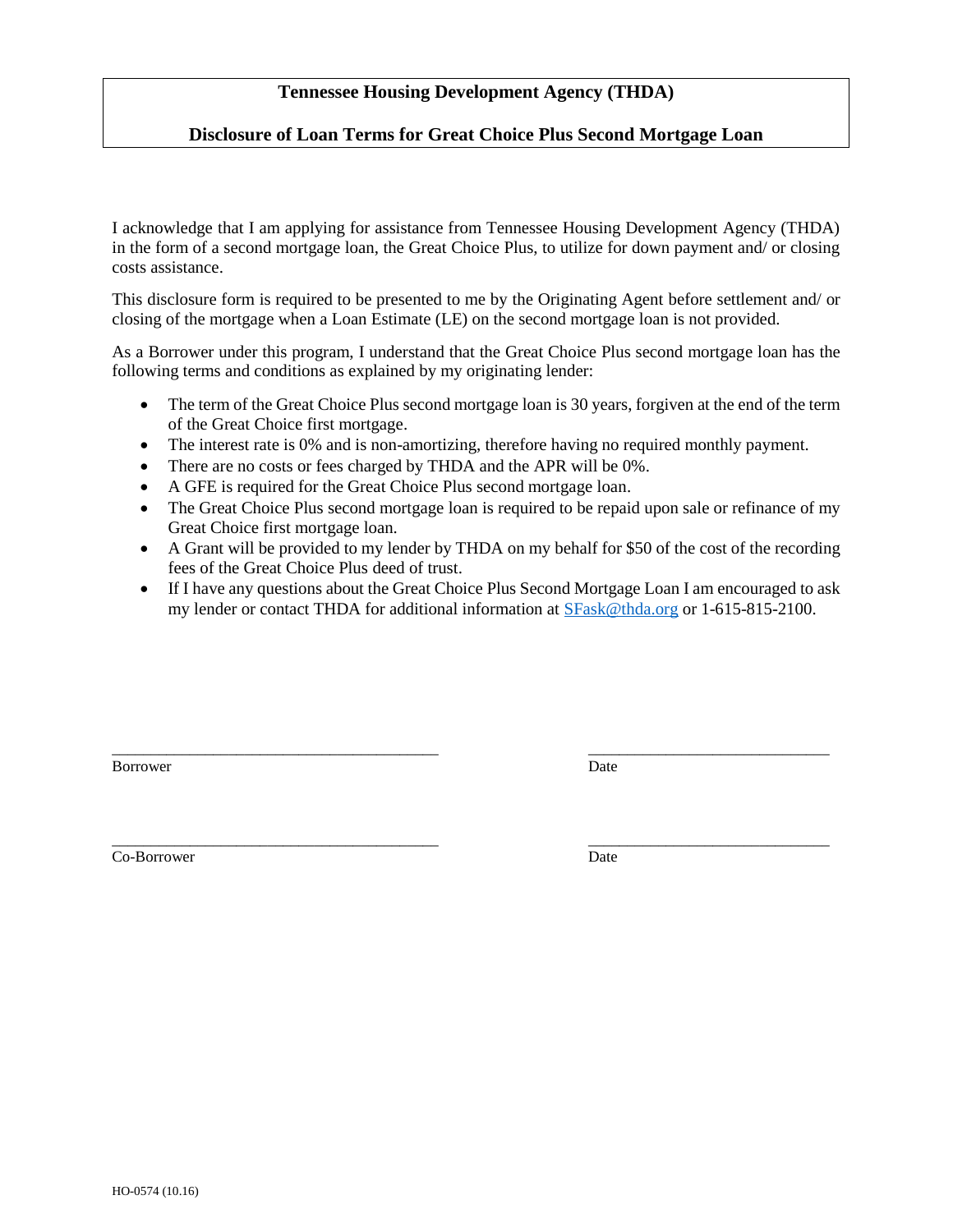### **TENNESSEE HOUSING DEVELOPMENT AGENCY GREAT CHOICE PLUS LOAN PROGRAM SECOND PROMISSORY NOTE**

\$Click here to enter text. Click here to enter text., Tennessee Click here to enter text., 20Click here to enter text.

Property Address: Click here to enter text. Click here to enter text.

### **1. BORROWER'S PROMISE TO PAY**

In return for a loan that I have received, I, the undersigned ("Borrower(s)") do promise to pay U.S. \$Click here to enter text. (this amount is called "Principal") to the order of the Lender. The Lender is TENNESSEE HOUSING DEVELOPMENT AGENCY, Andrew Jackson Building, 3<sup>rd</sup> Floor, 502 Deaderick Street, Nashville, TN 37243-0200 ("Lender"). If required, I will make all payments under this Second Promissory Note in the form of cash, check or money order. This Second Promissory Note is secured by a Great Choice Plus Program Subordinate Deed of Trust ("Second Deed of Trust"). Borrower has also signed a promissory note ("First Note") and deed of trust ("First Deed of Trust") in conjunction with a Great Choice loan to be assigned to Lender (the "First Mortgage Loan") for the purchase of the property described in the Second Deed of Trust (the "Property"). The First Note and the First Deed of Trust and related documents are referred to as the "First Mortgage Loan Documents."

### **2. INTEREST**

The interest rate on this Second Promissory Note is 0%.

#### **3. PAYMENTS**

During the term of this Note, if Borrower is not in default under any of the terms of this Second Promissory Note or the Second Deed of Trust then Borrower shall not be required to make any payments.

#### **4. TERM**

The term of the loan evidenced by this Second Promissory Note shall be the date that is thirty (30) years from the date of this Second Promissory Note (the "Maturity Date").

## **5. INDEBTEDNESS SUBORDINATE**

I acknowledge that the indebtedness evidenced by this Second Promissory Note is subordinate in right of payment to the First Mortgage Loan.

### **6. DUE ON SALE**

I will pay to the Lender or subsequent note holder the entire Principal amount then outstanding immediately upon the sale, transfer or other conveyance (whether voluntarily, involuntarily or by operation of law) of all or any part of the Property. I will pay to the Lender or subsequent note holder the entire Principal amount then outstanding immediately upon the refinancing or payment in full of the First Mortgage Loan.

### **7. DEFAULT**

I will be in default if: (i) I default in the payment of any sums due under the First Mortgage Loan Documents and such default is not made good prior to the due date of the next installment thereunder, or any cure period provided; or (ii) I refinance, sell or transfer or otherwise alienate all or any part of the Property or any interest therein (voluntarily, involuntarily or by operation of law) without the Lender's prior written consent; or (iii) I fail to occupy the Property as my principal residence during the term hereof; or (iv) I omit or misrepresent a material fact in an application for the First Mortgage Loan or in any of the First Mortgage Loan Documents or in any documents executed in connection with this Second Promissory Note; or (v) I change the use of the Property, or any part thereof, to a use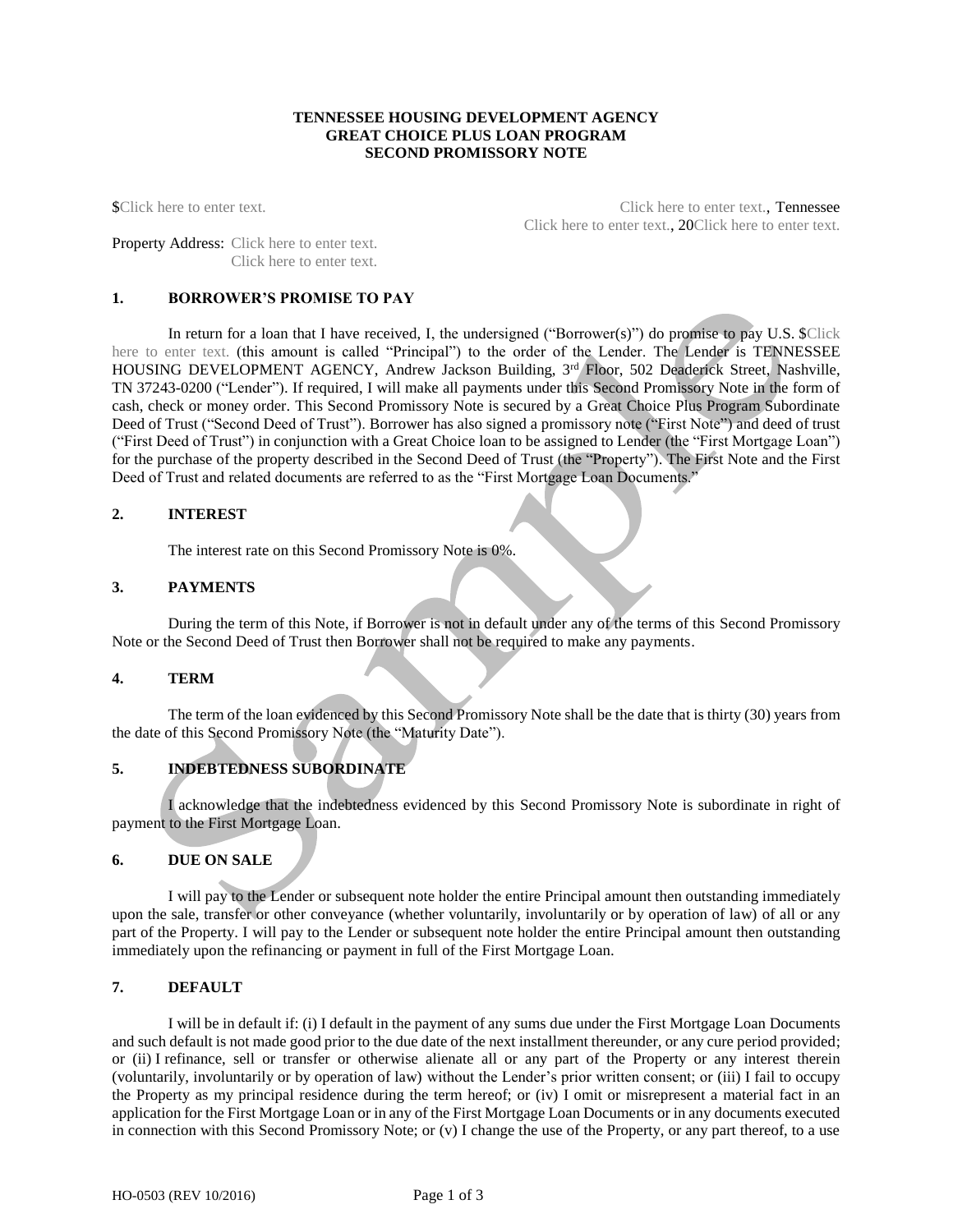other than for single-family occupancy by me; or (vi) I default under any of the covenants, terms or conditions contained in this Second Promissory Note or in the Second Deed of Trust, or in any of the First Mortgage Loan Documents, or in any other document concerning or given as security for the indebtedness evidenced hereby; or (vii) I refinance or pay in full the First Mortgage Loan. Notwithstanding the foregoing, a default under the First Note or First Deed of Trust shall not constitute a default under this Second Promissory Note until the holder of the First Note has either (a) accelerated the maturity thereof, or (b) has taken affirmative action to foreclose on the First Deed of Trust.

### **8. NO WAIVER BY NOTE HOLDER**

Even if, at a time when I am in default, the Lender or subsequent note holder does not require me to pay immediately in full as described above, the Lender or subsequent note holder will still have the right to do so if I am in default at a later time.

## **9. PAYMENT OF NOTE HOLDER'S COSTS AND EXPENSES**

If the Lender or subsequent note holder has required me to pay immediately in full the Principal amount then outstanding as described above, the Lender or subsequent note holder will have the right to be paid back by me for all of its costs and expenses in enforcing this Second Promissory Note to the extent not prohibited by applicable law. Those expenses include, for example, all court costs and reasonable attorneys' fees.

## **10. GIVING OF NOTICES**

Unless applicable law requires a different method, any notice that must be given to me under this Second Promissory Note will be given by delivering it or by mailing it by first class mail to me at the Property Address above or at a different address if I give the Lender or subsequent note holder a notice of my different address. Any notice that must be given to the Lender or subsequent note holder under this Second Promissory Note will be given by delivering it or by mailing it by first class mail to the Lender or subsequent note holder at the address stated in Section 1 above or at a different address if I am given a notice of that different address.

# **11. OBLIGATIONS OF PERSONS UNDER THIS SECOND PROMISSORY NOTE**

If more than one person signs this Second Promissory Note, each person is fully and personally obligated to keep all of the promises made in this Second Promissory Note, including the promise to pay the full amount owed. Any person who is a guarantor, surety or endorser of this Second Promissory Note is also obligated to do these things. Any person who takes over these obligations, including the obligations of a guarantor, surety or endorser of this Second Promissory Note, is also obligated to keep all of the promises made in this Second Promissory Note. The Lender or subsequent note holder may enforce its rights under this Second Promissory Note against each person individually or against all of us together. This means that any one of us may be required to pay all of the amounts owed under this Second Promissory Note.

## **12. WAIVERS**

I and any other person who has obligations under this Second Promissory Note waive the rights of Presentment and Notice of Dishonor. "Presentment" means the right to require the Lender or subsequent note holder to demand payment of amounts due. "Notice of Dishonor" means the right to require the Lender or subsequent note holder to give notice to other persons that amounts due have not been paid.

### **13. LENDER'S RIGHTS**

The rights and remedies of the Lender or subsequent note holder as provided by law, by this Second Promissory Note, and by the Second Deed of Trust shall be cumulative and may be pursued singly, successively, or together.